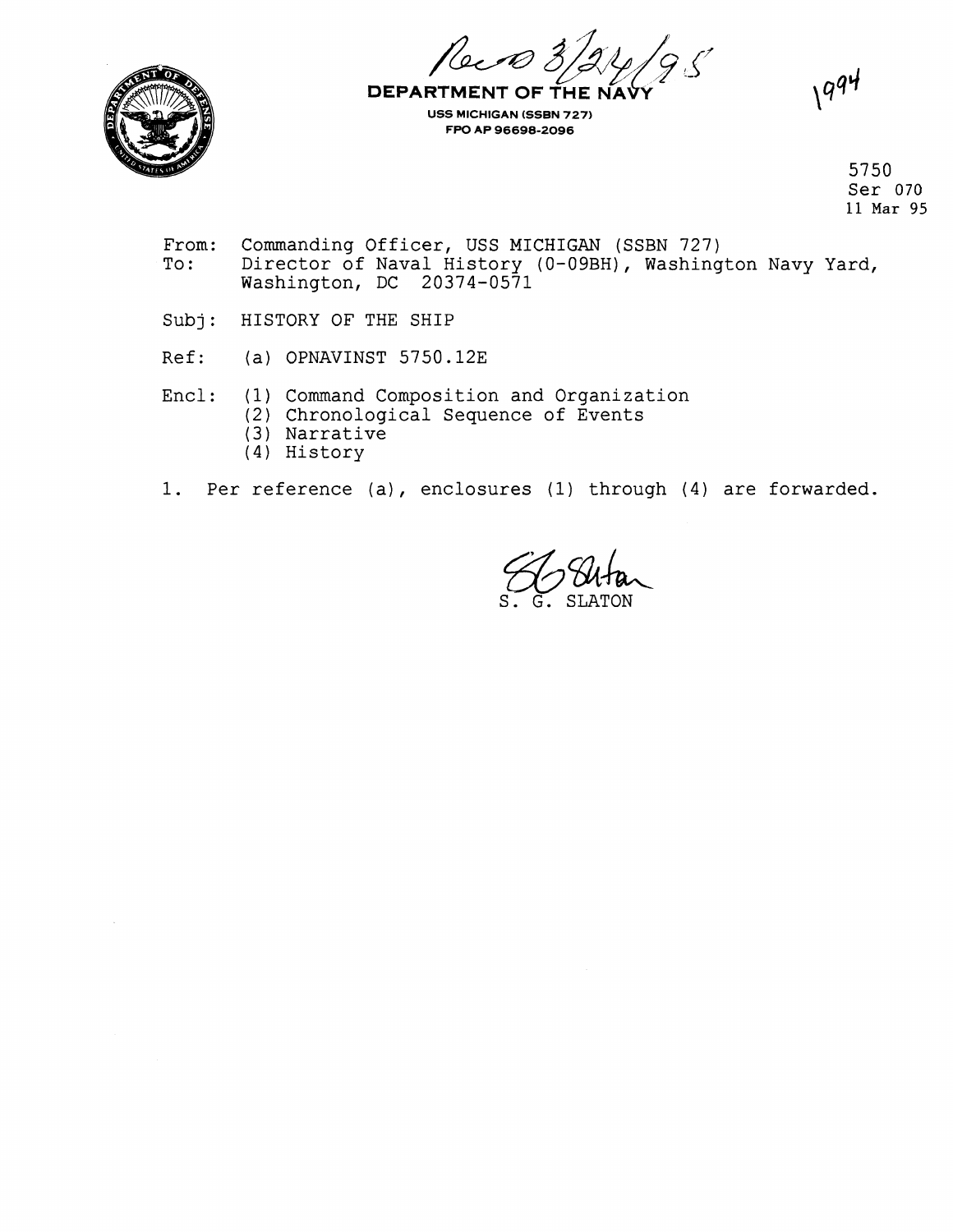# PART I

## COMMAND COMPOSITION AND ORGANIZATION

1. Mission. The mission of the SSBN 726 Class submarine is to provide a strategic deterrence against hostile attack by maintaining a continuous capability to deliver strategic missile attacks against hostile targets. In order to carry out this mission, SSBN 726 Class submarines are designed to perform the following tasks:

a. To operate at sea for extended periods as a highly reliable, survivable deterrent to a nuclear weapon attack by a foreign power, and to destroy land targets with strategic, nuclear armed missiles.

b. To minimize the probability of detection by any potential threat.

c. To operate defensively against submarine and surface ship threats as necessary to accomplish the mission.

2. Orqanization. The USS MICHIGAN, second in the Trident Class of nuclear strategic ballistic missile submarines is commanded by Captain Steven G. Slaton.

There are presently fourteen Trident submarines, eight of which are assigned to Submarine Squadron 17, commanded by Captain James R. Harvey.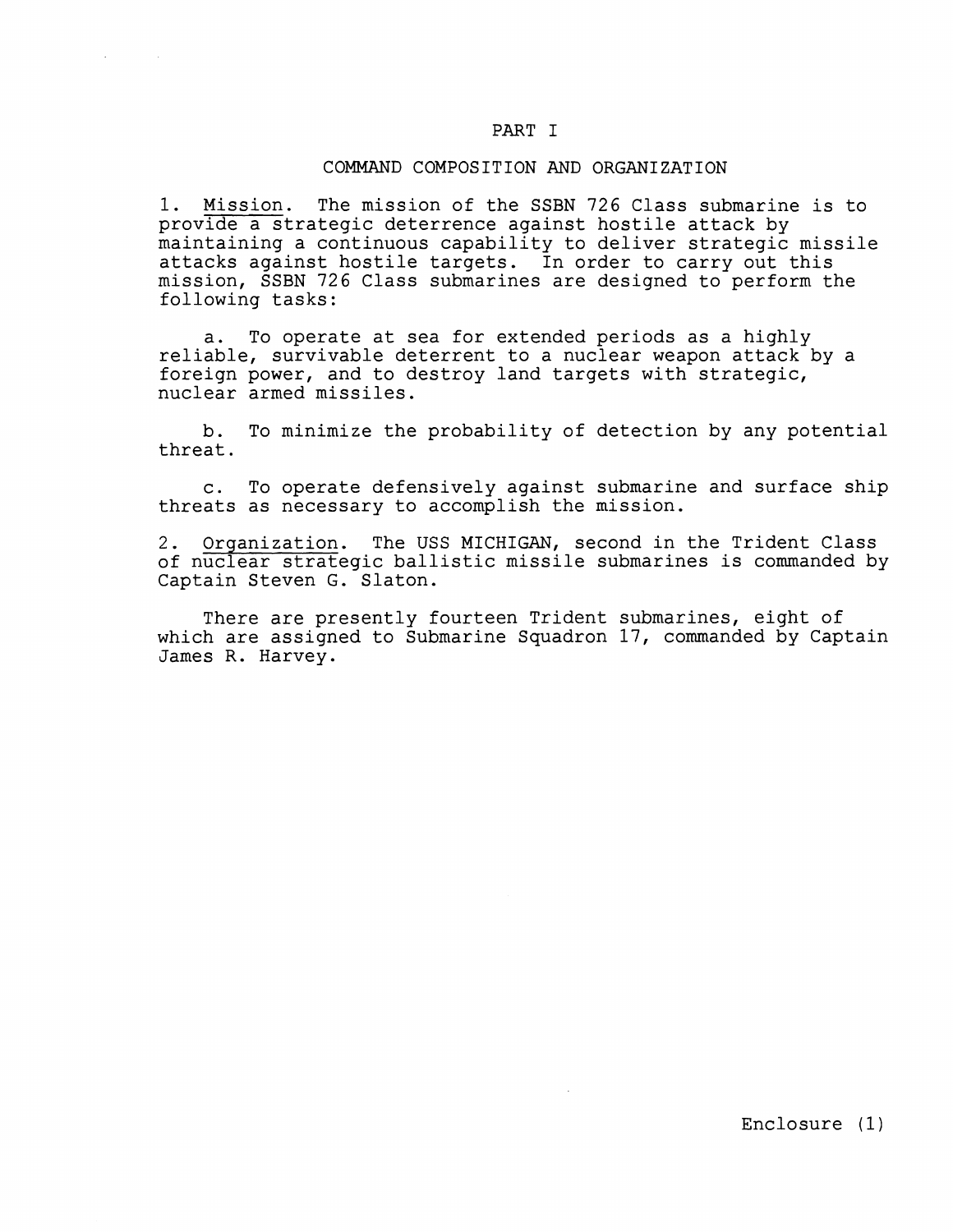### PART **I1**

### 1994 CHRONOLOGICAL SEQUENCE OF EVENTS

# KEY EVENTS

DATE :

 $\Delta \sim 10^{-11}$ 

- 28 Feb 03 Mar 94 Conducted Tactical Readiness Evaluation.
	- Jan 94 Mar 94 Gold Crew completed strategic deterrent patrol 39.
		- 24 Mar 94 Exchange of command, Captain Neil P. Walsh, Commanding Officer (BLUE) and crew relieved Captain Bruce S. Lemkin, Commanding Officer (GOLD) and crew.
	- Apr 94 Jun 94 BLUE crew completed strategic deterrent patrol 40.
		- 08 Jul 94 Crew Combination Ceremony, Captain Neil P. Walsh relieved as Commanding Officer, USS MICHIGAN.
		- 11 Jul 94 Captain Steven G. Slaton relieved Captain Neil P. Walsh as Commanding Officer, USS MICHIGAN.
		- 12 Jul 94 Commenced Restricted Availability.
		- 18 Sep 94 Ship celebrated Twelth Anniversary of Commissioning.
		- 01 Oct 94 Commenced Engineered Overhaul.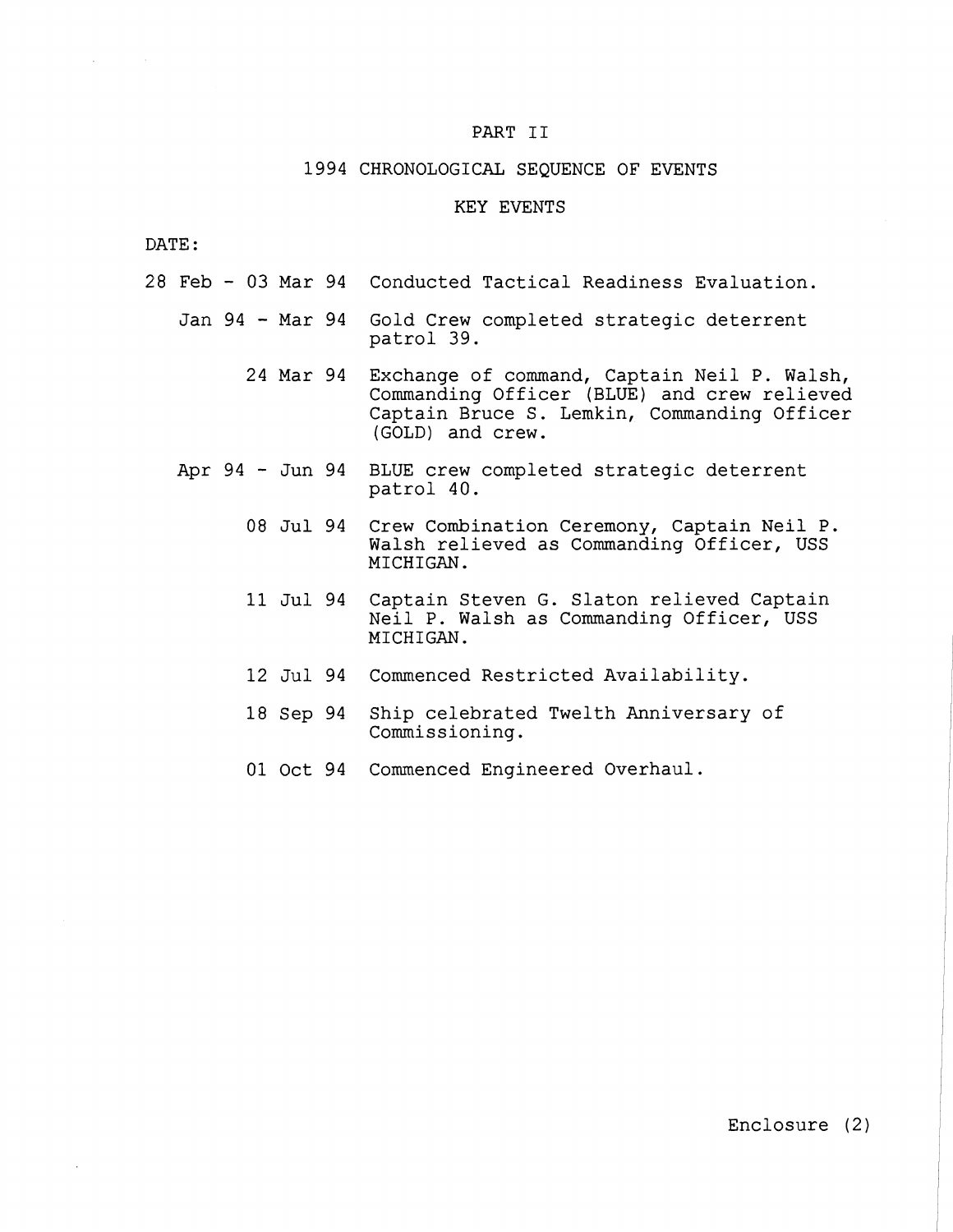# PART **I11**

# NARRAT **IVE**

**No narrative provided. The events listed in the Chronology need no further amplification.** 

**Enclosure (3)**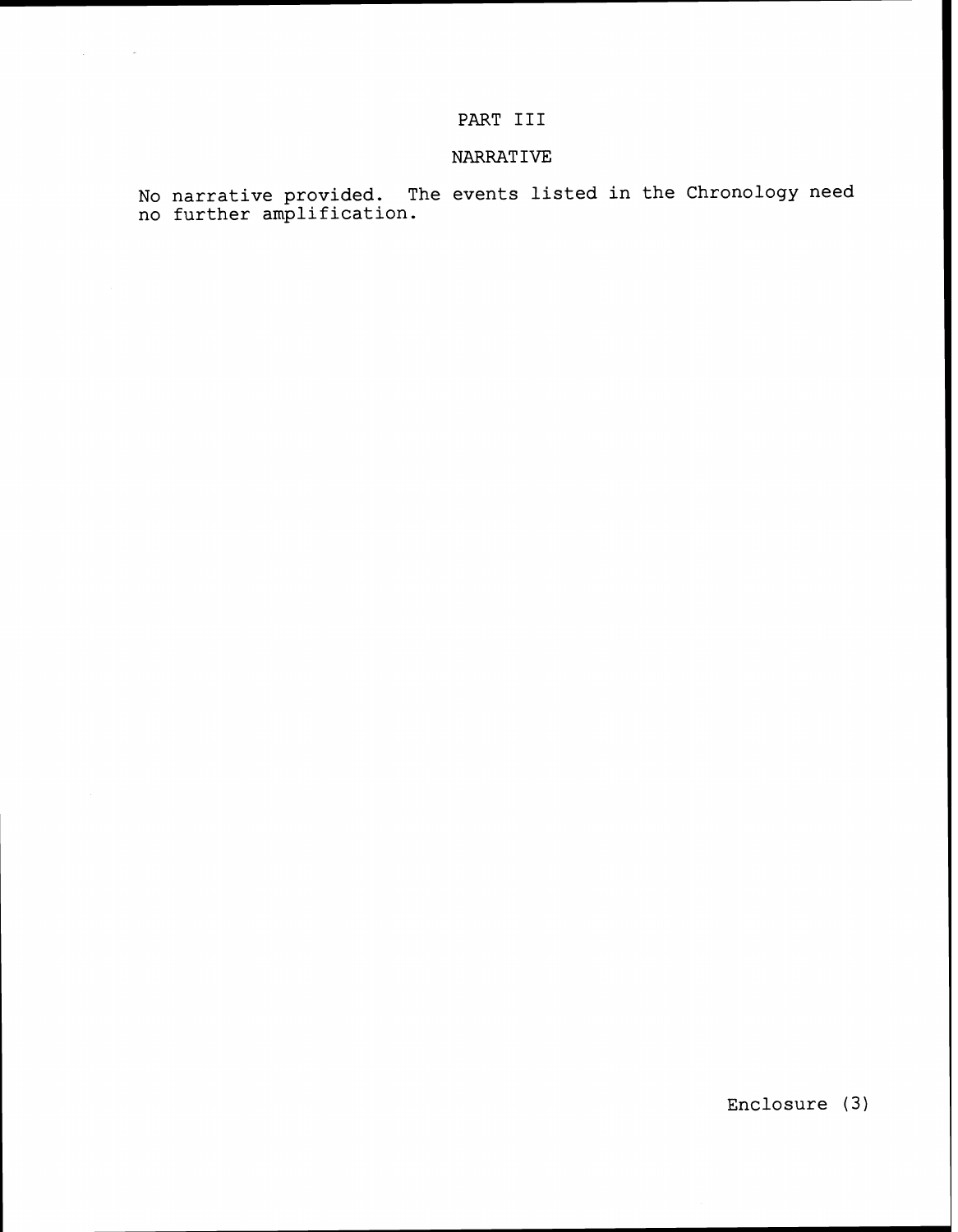### PART IV

#### USS MICHIGAN (SSBN-727)

#### HISTORY

USS MICHIGAN (SSBN-727) is the second Trident Class Nuclear submarine to be constructed, and is the third U. S. warship to bear the name of the Great Lakes State.

The ship's keel was laid on 4 April 1977 at Electric Boat Division of General Dynamics Corporation in Groton, Connecticut. The submarine was christened on 26 April 1980 by Mrs. Lucien N. Nedzi and commissioned on 18 September 1982.

After completing Demonstration and Shakedown Operations (DASO) at Cape Canaveral in January 1983, MICHIGAN transited the Panama Canal and arrived at Naval Submarine Base, Bangor on 16 March 1983.

In the spring of 1983, MICHIGAN completed Post Shakedown Availability at Puget Sound Naval Shipyard. She subsequently assumed her major role as a strategic deterrent, deploying for her first patrol in August 1983.

MICHIGAN'S performance to date has been demonstrated by reception of the following awards:

USS MICHIGAN (SSBN-727) (GOLD) USS MICHIGAN (SSBN-727) (BLUE)  $FY-83$  FY-84 Engineering "En Battle Efficiency "E" ASW "A" Engineering "En Damage Control "DC"  $FY-85$  $FY-84$ Meritorious Unit Commendation Communications "C" Engineering "En  $FY-85$ Strategic Weapons "S" Communications "C" Meritorious Unit Commendation Damage Control "DC"  $FY-86$ Battle Efficiency "E"  $FY-86$ Supply "E" Battle Efficiency "E" Engineering **"En**  FY-8 8 ASW "A" Olympic Flag Trophy Silver Anchor Award Olympic Flag Trophy FY-89  $FY-87$ Damage Control "DC" Supply "E" CINCPACFLT Silver Anchor Award FY-91  $FY-88$ ASW "A" CINCPACFLT Golden Anchor Award

Enclosure (4 )